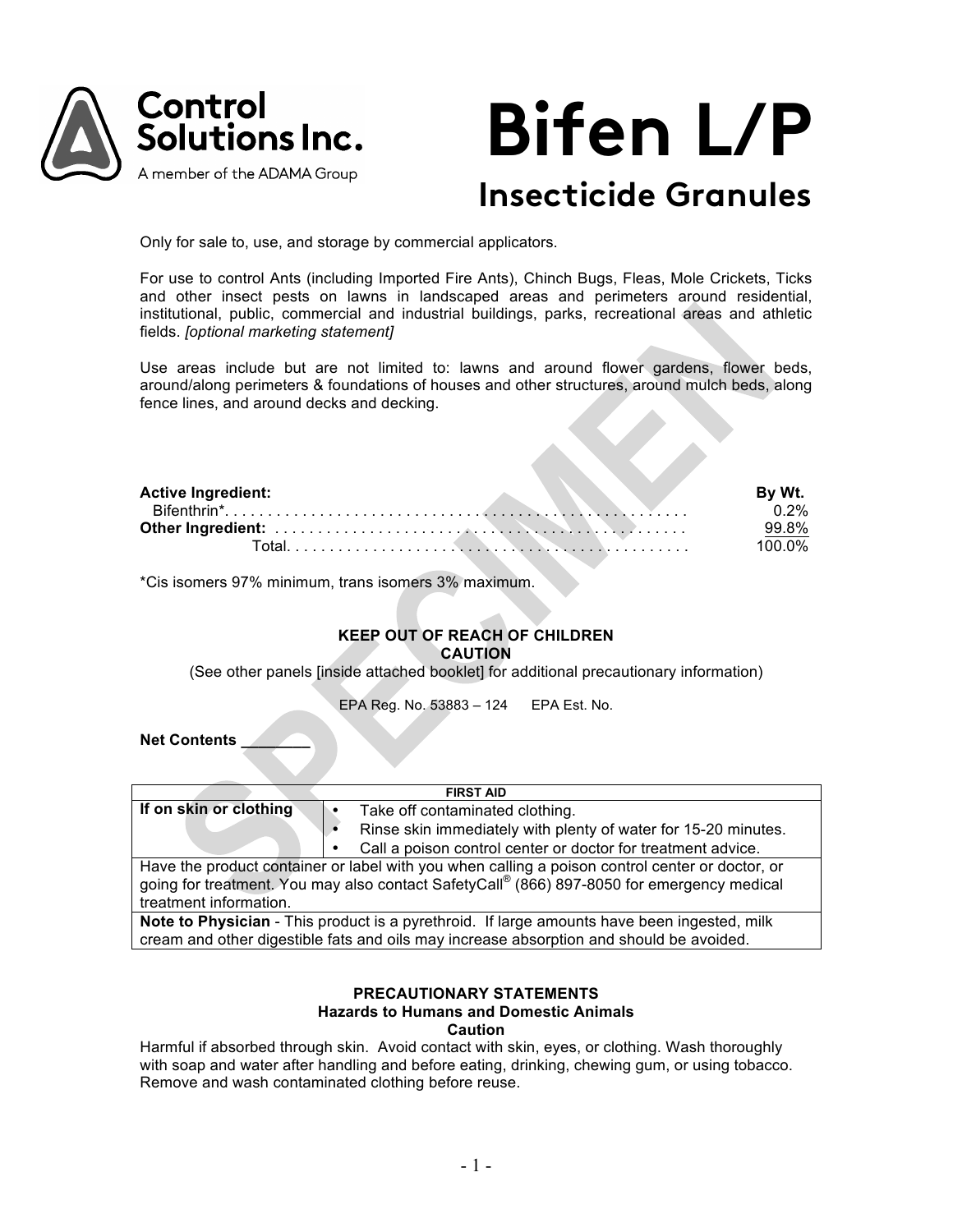# **ENVIRONMENTAL HAZARDS**

This pesticide is extremely toxic to fish and aquatic invertebrates. Do not apply when weather conditions favor drift from treated areas. Drift and run-off from treated areas may be hazardous to aquatic organisms in neighboring areas.

To protect the environment, do not allow pesticide to enter or run off into storm drains, drainage ditches, gutters or surface waters. Applying this product in calm weather when rain is not predicted for the next 24 hours will help to ensure that wind or rain does not blow or wash pesticide off the treatment area. Sweeping any product that lands on a driveway, sidewalk, or street, back onto the treated area of the lawn or garden will help to prevent run off to water bodies or drainage systems.

# **DIRECTIONS FOR USE**

It is a violation of Federal Law to use this product in a manner inconsistent with its labeling. Not for use on plants being grown for sale or other commercial use, or for commercial seed production, or for research purposes. For use on plants intended for aesthetic purposes or climatic modification and being grown in interior plantscapes, ornamental gardens or parks, or lawns or grounds.

Do not apply more than 0.2 lb. active ingredient (a.i.) per acre per application on residential use sites (i.e., around private homes, apartment buildings, condominiums, non-agricultural outbuildings, non-commercial greenhouses, pre-schools or day care facilities). May be applied at up to 0.4 lb. a.i. per acre per application on non-residential use sites (i.e., around institutional, public, commercial or industrial buildings; parks; recreational areas or athletic fields).

Do not broadcast apply more than 0.4 lbs. A.I. (200 lbs. of Bifen L/P Granules) per Acre per year.

Not for use on golf courses, sod farms, nurseries, in commercial greenhouses or on grass grown for seed.

Apply this product directly to the lawn or garden area. Water treated area as directed on this label. Do not water to the point of run-off.

Do not make applications during the rain.

Application is prohibited directly into sewers or drains, or to any area like a gutter where drainage to sewers, storm drains, water bodies, or aquatic habitat can occur. Do not allow the product to enter any drain during or after application.

# **Resistance:**

When products are used repeatedly for control, some insects are known to build up resistance to products used, but resistance can not be predicted. This product should conform to resistance management strategies established for the use area. Check with your local or state pest management authorities for more information.

This product, or other products with a comparable modes of action, may not provide sufficient control if resistance should develop in your area. A resistant species may be present if poor efficacy can not be linked to extreme weather conditions or improper treatment. Consult pest management advisors for the other methods of control for your area if you believe resistance is factor.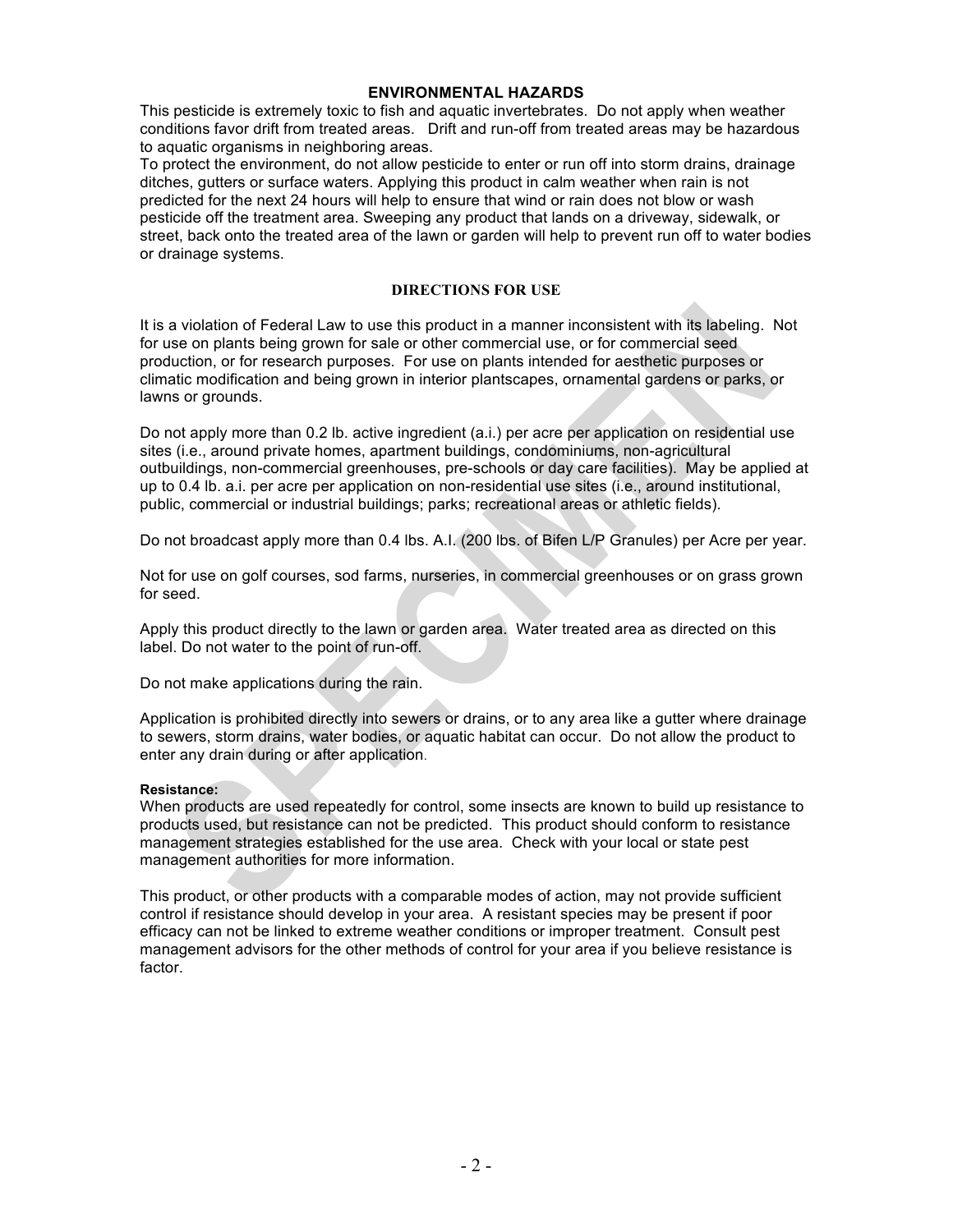Use appropriate application equipment to broadcast Bifen L/P Granules to achieve thorough coverage of the area being treated.

**In New York State, this product may NOT be applied to any grass or turf area within 100 feet of a water body (lake, pond, river, stream, wetland, or drainage ditch).**

## **In New York State, do make a single repeat application of Bifenthrin PL Granule if there are signs of renewed insect activity, but not sooner than two weeks after the first application.**

## **Application Rates for Lawn and Perimeter**

Under normal conditions, the treatment rates stated in the table below will control the pests listed in the table. To control each of the pests listed in this table, Bifen L/P Granules may be applied at up to 0.4 lb AI/A, at the discretion of the applicator. For residential lawn applications, use a maximum of 0.2 lb of active ingredient per acre per application.

| Pest                                                    |                 | <b>Application Rate</b> | Active Ingredient Ibs. per |  |  |  |  |
|---------------------------------------------------------|-----------------|-------------------------|----------------------------|--|--|--|--|
|                                                         |                 | <b>Bifenthrin PL</b>    | Acre                       |  |  |  |  |
| Armyworms <sup>1</sup> , Cutworms <sup>1</sup> , Sod    | 50 lbs.         | $1.15$ lbs.             | 0.1                        |  |  |  |  |
| Webworm <sup>1</sup>                                    | per acre        | per 1000 sq.            | lbs. Al/A                  |  |  |  |  |
|                                                         |                 | ft.                     |                            |  |  |  |  |
|                                                         |                 |                         |                            |  |  |  |  |
| Annual Bluegrass Weevil                                 | $50 - 100$ lbs. | $1.15 - 2.3$ lbs.       | $0.1 - 0.2$                |  |  |  |  |
| ( <i>Hyperodes</i> ) $(Adult)^2$ , Billbugs             | per acre        | per 1000 sq.            | lbs. Al/A                  |  |  |  |  |
| (Adult) <sup>3</sup> , Black Turfgrass Ataenius         |                 | ft.                     |                            |  |  |  |  |
| (Adult) <sup>4</sup> , Leafhoppers, Mealybugs           |                 |                         |                            |  |  |  |  |
| Ants, Centipedes, Chinch Bugs <sup>3</sup> ,            | 100-200 lbs.    | $2.3 - 4.6$ lbs.        | $0.2 - 0.4$                |  |  |  |  |
| Fleas (Larvae) <sup>6</sup> , Fleas (Adult),            | per acre        | per 1000 sq.            | lbs. Al/A                  |  |  |  |  |
| Imported Fire Ants(Adult) <sup>7</sup> ,                |                 | ft.                     |                            |  |  |  |  |
| Imported Fire Ants (Mounds) <sup>7</sup>                |                 |                         |                            |  |  |  |  |
| Millipedes, Mole Cricket (Adult) <sup>8</sup> ,         |                 |                         |                            |  |  |  |  |
| Mole Cricket (Nymph) <sup>9</sup> , Ticks <sup>10</sup> |                 |                         |                            |  |  |  |  |
| Pillbugs                                                | 200 lbs.        | $4.6$ lbs.              | 0.4                        |  |  |  |  |
| Sowbugs                                                 | per acre        | per 1000 sq.            | lbs. Al/A                  |  |  |  |  |
| European Crane Flies                                    |                 | ft.                     |                            |  |  |  |  |

**1 Armyworms, Cutworms, and Sod Webworms:** For best results water the treated area with up to 0.1 inches of water to activate (release from the granule) the insecticide. **<sup>2</sup>**

**Annual Bluegrass Weevil (***Hyperodes)* **adults:** Treatment of this species should be performed as they travel into grass areas and away from their overwintering sites. Travel usually starts when *Forsythia* is in full bloom and ends when *Cornus florida* (flowering dogwood) is in full bloom. For additional detailed information concerning treatment timing, check with your State Cooperative Extension Service.

**3 Billbug adults:** Treatment of adult billbugs should be made when they are first noticed in April and May. To optimize treatment timing, degree day models have been developed. For detailed information particular to your region, check with your State Cooperative Extension Service. Spring treatments for billbug adults will also offer control of over-wintered chinch bugs in temperate climates. **<sup>4</sup>**

<sup>4</sup>Black Turfgrass Ataenius adults: To control the 1<sup>st</sup> and 2<sup>nd</sup> generation of Black Turfgrass Ataenius adults, respectively, treatments should take place in May and July. Time the May treatment to match with the full bloom stage of Vanhoutte spiraea (*Spiraea vanhoutte)* and horse chestnut (*Aesculus* 

*hippocastanum).* Time the July treatment to match with the blooming Rose of Sharon (*Hibiscus syriacus).*<br><sup>5</sup>Chinch Bugs: Commonly found in the thatch layer, Chinch bugs attack the base of grass plants. Directly following treatment, water the treated area with up to 0.25 inches of water to activate (release from the granule) the insecticide. Chinch bugs can be hard pests to control in grasses and to control populations that contain both nymphs and adults during the summer, higher applications rates may be necessary.

**6 Flea larvae:** Immature fleas mature in shaded areas accessible to pets and other animals. To activate (release from the granule) the insecticide, water the treated areas with up to 0.5 inches of water directly following application.

**7 Imported Fire ants:** The best control will be achieved by using broadcast treatments in combination with mound drenches. It is critical to water before treatment if the soil is dry. Apply up to 0.4 lb Al/A when making broadcast treatments. Treat mounds with a product that is registered with the EPA and properly labeled for control of fire ant mounds or by applying ½ cup of Bifen L/P Granules per mound and then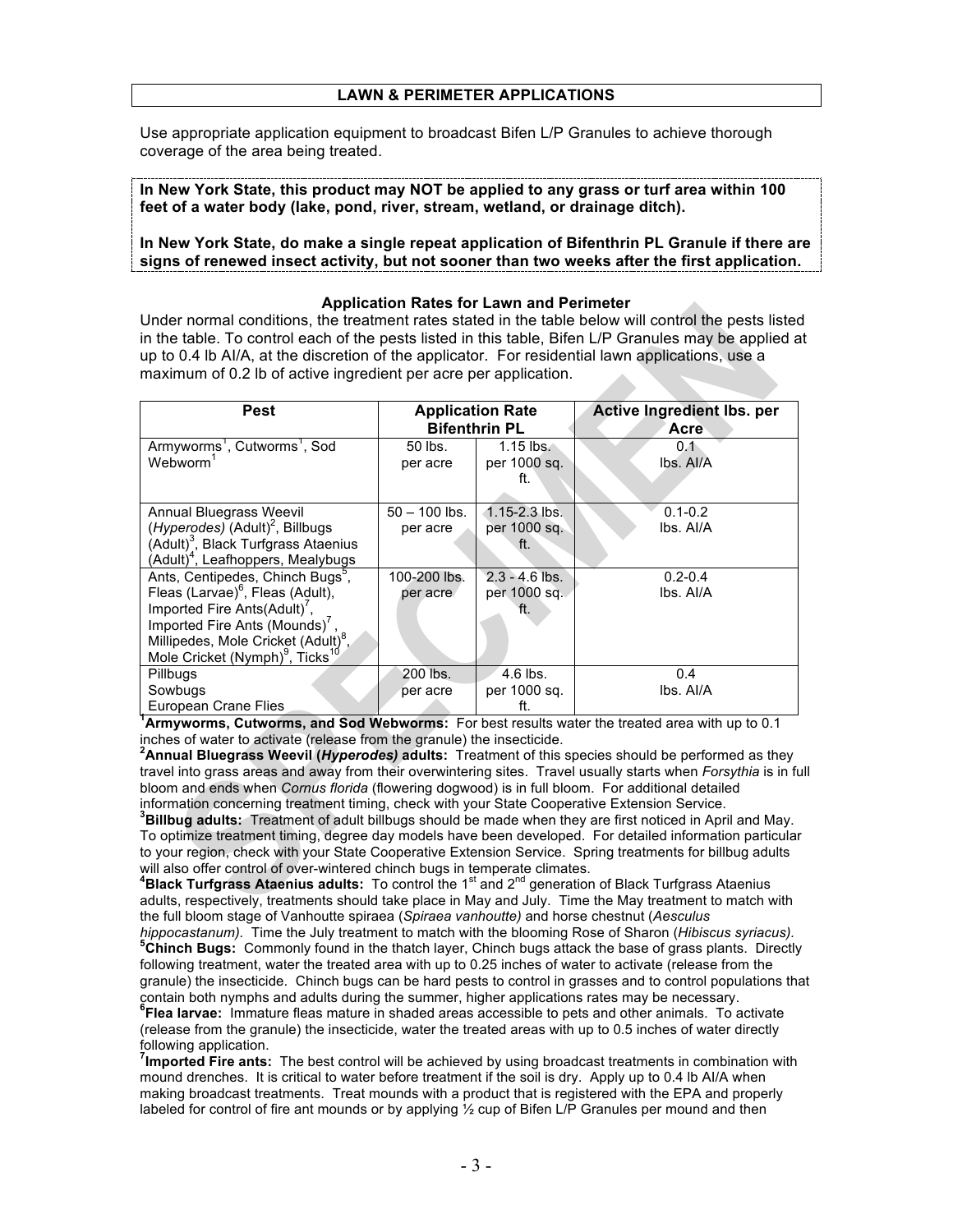drenching the mound with 1 to 2 gallons of water. To break their apex and permit the insecticide solution to flow inside the ant tunnels, the mounds should be treated with adequate force. A four-foot diameter circle around the mound should also be treated. For best results, apply in cool weather (65-80ºF) or in early morning or late evening hours. The queen will be killed within 24 hours of application. Six months residual activity for control of foraging Imported Fire Ants and newly mated Fly-In Queens will be provided by applying 125 lbs./acre of Bifen L/P Granules. **<sup>8</sup>**

**Mole Cricket adults:** Since the preferred grass areas are susceptible to constant invasion in early spring by the active adult stage, it can be hard sustain control of adult mole crickets. It is ideal to treat the areas as late in the day as possible and water directly following application with up to 0.5 inches of water. To ensure maximum contact when soil is dry, it is necessary to irrigate prior to treatment to bring the adult mole crickets closer to the soil surface. To obtain the best possible control of potential nymphal populations, the grass areas preferred by adult mole crickets should be treated at peak hatch stage. (See below). **9 Mole Cricket nymphs:** Treat grass areas that are preferred by adult mole crickets in the spring just before peak egg hatch. Young nymphs are more vulnerable to insecticidal treatment at this stage because they are close to the soil surface where the insecticide is most concentrated and thereby providing the most efficient control. For larger more damaging nymphal stages later in the year, it may be necessary to use higher application rates more frequent. It is ideal to treat the areas as late in the day as possible and water immediately after application with up to 0.5 inches of water. To ensure maximum contact when soil is dry, it is necessary to irrigate prior to treatment to bring the adult mole crickets closer to the soil surface.

**10Ticks (Including ticks that may transmit Lyme Disease and Rocky Mountain Spotted fever):** Make application to the entire area where contact with ticks may occur.Do not make spot treatments. Treat the whole area where contact to ticks may occur. When treating areas with dense ground cover or heavy leaf litter use higher application rates. Ticks may be reintroduced from surrounding areas on host animals. Do not allow public use of treated areas during application. **Deer ticks (***Ixodes sp.)* have a four-stage life cycle spanning 2 years. To control larvae and nymphs that live in the soil and leaf litter, treatments should be made in mid to late-spring. **American dog ticks** invade suburban settings in areas where residences and dwellings are constructed on former fields or wooded areas. These pests normally gather by paths or roadways where they are likely to find a host. To control tick larvae, nymphs and adults, treatments should take place, as needed, from mid spring to early fall.

**Perimeter Treatment:** Treat the ground area 5 to 10 feet wide around and adjacent to the structure.

|                                               |                      | Pounds of Bifen L/P Granules for Perimeter Applications<br>Linear Distance (Feet) Around Structure |     |      |      |      |      |      |      |
|-----------------------------------------------|----------------------|----------------------------------------------------------------------------------------------------|-----|------|------|------|------|------|------|
| Appl.<br>Rate:<br>Lbs. per<br>1000 sq.<br>ft. | <b>Band</b><br>Width | 100 <sub>1</sub>                                                                                   | 150 | 200  | 250  | 300  | 400  | 500  | 1000 |
| 2.3                                           | 5 feet               | 1.3                                                                                                | 1.9 | 2.5  | 3.0  | 3.6  | 4.8  | 5.9  | 11.7 |
| 2.3                                           | 10 feet              | 3.0                                                                                                | 4.2 | 5.3  | 6.5  | 7.6  | 9.9  | 12.2 | 23.7 |
| 3.0                                           | 5 feet               | 1.7                                                                                                | 2.5 | 3.3  | 3.9  | 4.7  | 6.3  | 7.7  | 15.2 |
| 3.0                                           | 10 feet              | 3.9                                                                                                | 5.4 | 6.9  | 8.5  | 9.9  | 12.9 | 15.9 | 30.9 |
| 3.5                                           | 5 feet               | 2.0                                                                                                | 2.9 | 3.8  | 4.5  | 5.4  | 7.2  | 8.9  | 17.5 |
| 3.5                                           | 10 feet              | 4.5                                                                                                | 6.3 | 8.0  | 9.8  | 11.4 | 14.9 | 18.3 | 35.5 |
| 4.6                                           | 5 feet               | 2.6                                                                                                | 3.8 | 5.0  | 6.0  | 7.2  | 9.6  | 11.8 | 23.4 |
| 4.6                                           | 10 feet              | 6.0                                                                                                | 8.4 | 10.6 | 13.0 | 15.2 | 19.8 | 24.4 | 47.4 |

**Boundary Treatment:** Treat mulch areas, soil areas, vegetation areas, ornamental gardens, planter areas, pavement crevices and fence lines.

**Note:** The amounts of Bifen L/P Granules listed in the above table are based on the total area being treated. This area is determined by multiplying the linear distance by the band width and then adding to that value the area of a circle whose radius is equal to the band width (to account for the area treated at the four corners of a rectangular structure).

**Fire ant mound treatment:** Treat using ½ cup of Bifen L/P Granules per mound and then flood the mound with 1 to 2 gallons of water using enough force to allow the insecticide to flow into the ant tunnels. Apply in cool weather (65 to 80º F) or in early morning or late evening hours to achieve the best results. Treat new mounds as they appear. After use with insecticide, food utensils such as teaspoons and measuring cups must not be used for food purposes.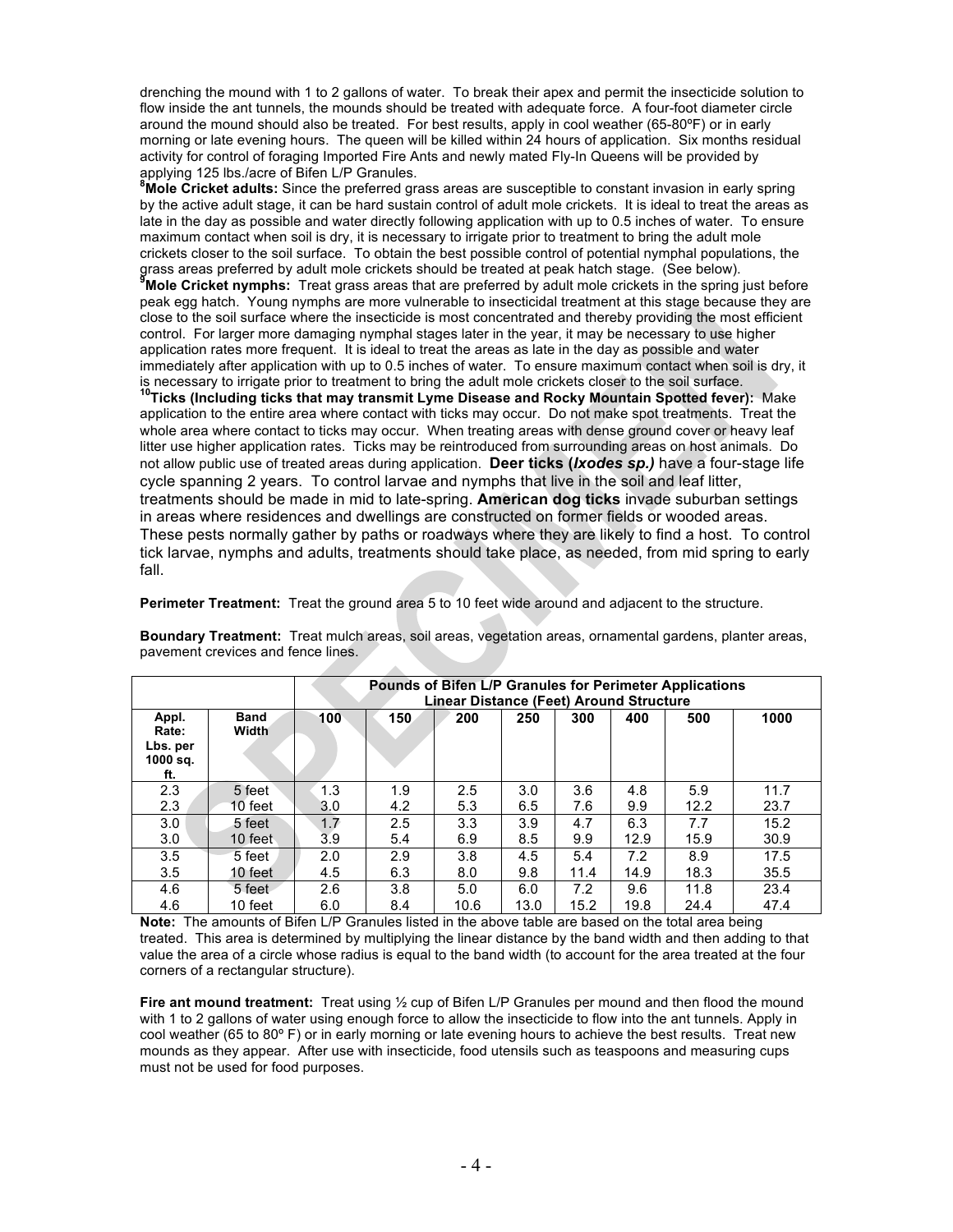#### **INDUSTRIAL NON-AGRICULTURAL APPLICATIONS (**Including, but not limited to, Industrial Sites, Parks, Ball Fields and Cemeteries)

# **Broadcast Applications**

Broadcast 2.3 to 4.6 lbs. Bifen L/P Granules per 1000 sq. ft. (0.2 to 0.4 lbs. ai/Acre) uniformly to control actively foraging ants (including Imported Fire Ants). For additional rate recommendations see comments section under **Lawn & Perimeter Applications**.

### **Pad Mounted Electrical Sites**

Uniformly apply 1.0 to 1.5 Tablespoons (0.06 to 0.09 lbs.) of Bifen L/P Granules per 4 sq. ft. of mounting pad to decrease or prevent ant mound building activity on electrical pads. If partly or totally filled with soil excavated by resident ants, remove excess soil and level before treating existing transformers.

### **Food utensils such as tablespoons must not be used for food purposes after use in measuring pesticides.**

**Note:** During the cooler months, electrical sites seem to be more attractive to ants. Apply in the Fall or early Spring for best results.

|                                                   |                              | <b>Spreader Settings</b> |                   |                     |                   |  |
|---------------------------------------------------|------------------------------|--------------------------|-------------------|---------------------|-------------------|--|
| Equipment                                         | <b>Ground Speed</b><br>(MPH) | 100 pounds per acre      |                   | 200 pounds per acre |                   |  |
| <b>Hand Pushed</b>                                |                              | <b>Once Over</b>         | <b>Twice Over</b> |                     | <b>Twice Over</b> |  |
| <b>LESCO Rotary</b>                               | 3                            | $B + \frac{1}{4}$        | $A + \frac{1}{2}$ | $C + \frac{1}{2}$   | $B + \frac{1}{4}$ |  |
| Scotts R-8A-1<br>Rotary                           | 3                            | G                        | E.                | Not Rec.            | G                 |  |
| <b>Gandy Models</b><br>(42, 36, 30,<br>24")       | 3                            | 12 <sup>°</sup>          | 10.5              | 16                  | 12                |  |
| Spyker (all<br>models)                            | 3                            | 2.6                      | $\overline{2}$    | 3.1                 | 2.6               |  |
| <b>Equipment</b><br><b>Drawn</b><br>(PTO=540 RPM) |                              | <b>Once Over</b>         | <b>Twice Over</b> | <b>Once Over</b>    | <b>Twice Over</b> |  |
| Gandy Models<br>(42, 36, 30,<br>24")              | 4.5                          | 14                       | 11.5              | 19                  | 14                |  |
| Gandy 6500<br><b>Series</b>                       | 4.5                          | 15 <sup>2</sup>          | 11                | 20                  | 15                |  |
| Gandy 10T<br>Series                               | 5.0                          | 16.5                     | 12                | 24                  | 16.5              |  |
| Herd GT-77                                        | 4.0                          | $-$                      | $-$               | $8-H$               | $-$               |  |
| Herd GT-77                                        | 8.0                          | $8-H$                    | --                | н.                  | $8-H$             |  |
| Lely<br>2.3202.000.1                              | 4.5                          | $\overline{2}$           | 1                 | 3.5                 | 2                 |  |
| Lely Model L-<br>400                              | 4.5                          | <b>NR</b>                | <b>NR</b>         | $\overline{2}$      | <b>NR</b>         |  |
| Vicon PS402                                       | 4.5                          | 10 <sup>1</sup>          | $\overline{7}$    | 16                  | 10                |  |
| Vicon PS1002T                                     | 4.5                          | 13                       | 9                 | 21                  | 13                |  |

# **Spreader Settings for Broadcast Applications**

**NR=Not recommended**

**Note:** Spreader should be calibrated from time to time to make certain that mechanical wear or other factors have not changed the flow rate of Bifen L/P Granules. Instructions for calibration are included in the Owner's Manual for the spreader. These spreader settings are presented as starting points to calibration of each spreader. The technician should observe the amount of product applied to a known area and adjust settings further if necessary to ensure the correct rate of application.